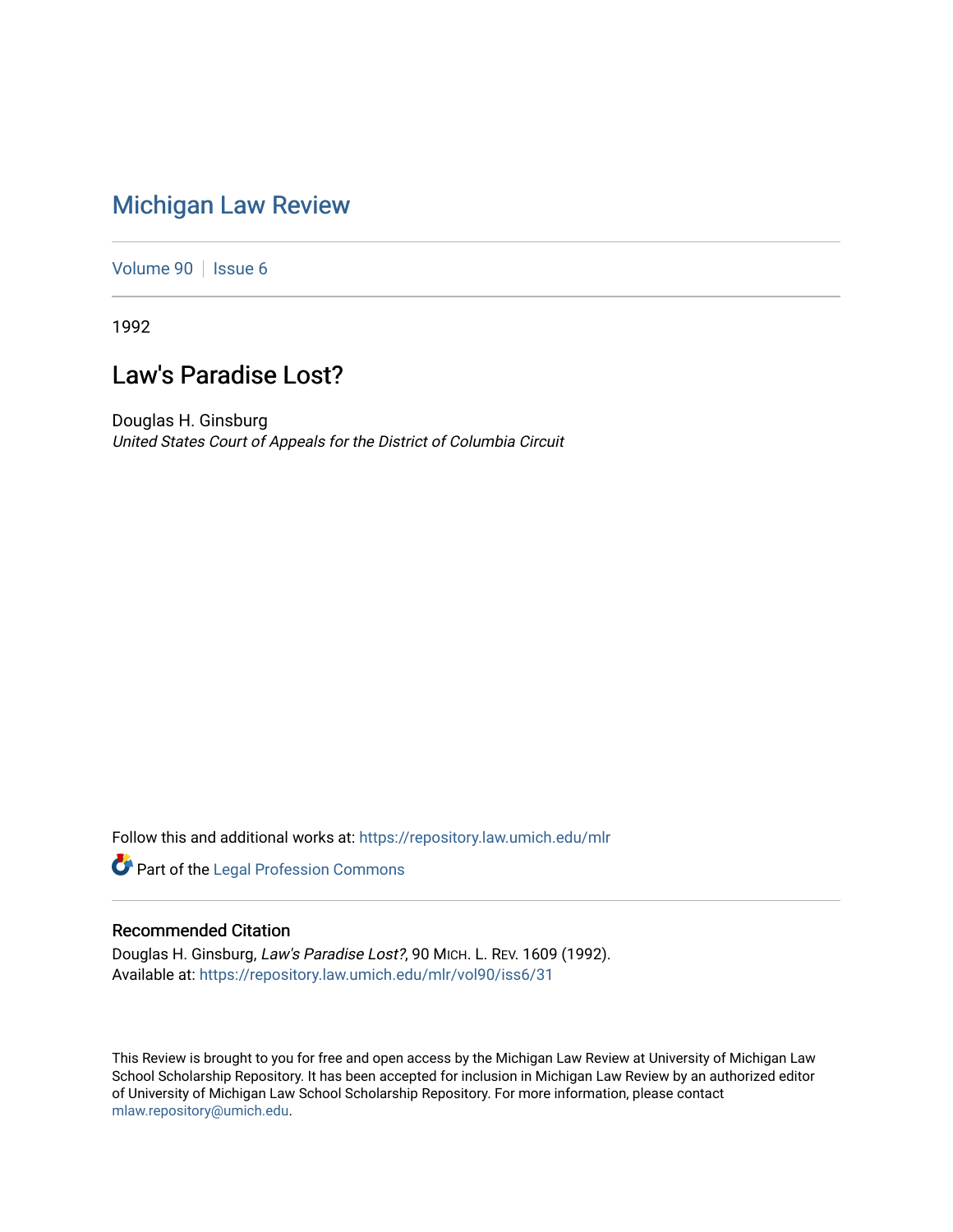### **LAW'S PARADISE LOST?**

#### *Douglas* H. *Ginsburg\**

THE LITIGATION EXPLOSION: WHAT HAPPENED WHEN AMERICA UNLEASHED THE LAWSUIT. By *Walter K. Olson.* New York: Truman Talley Books/Dutton. 1991. Pp. viii, 388. \$24.95.

"This book tells the story of how, in a series of specific changes over decades, we changed the rules in our courtrooms to encourage citizens to sue each other." Thus does Walter Olson1 begin *The Litigation Explosion,* in which he describes "a unique experiment in freeing the legal profession and the litigious impulse from age-old constraints," and pronounces the experiment "a disaster, an unmitigated failure" (pp. 1-2).

In the author's version of events, there was first an Edenic "classical" age when rules were rules and not mere standards, and it could be "hoped that a lawyer would look at a prospective claim as a judge might look, and not just ask if it had raw settlement value" (p. 268). But then somehow the legal realists (and other social engineers only sometimes identified as economists) came on the scene and began to dismantle the set piece by piece. The ethical rules that had governed the legal profession in the classical period were discredited as merely a means by which the established bar tempered the competition of newcomers. The rules of civil procedure and the limitations of due process were relaxed so that anyone might be sued by some suspicious plaintiff whose greatest hope lay in finding, through pretrial discovery, that the defendant had injured him. Meanwhile, legislatures were encouraging litigation in their own ways, with long-arm statutes, "citizen suit" provisions, and damage multipliers expressly designed to encourage "private attorneys general" to vindicate public policies.

As the cited passages suggest, Olson has written for a popular audience. He treats the subject of litigiousness and its effect upon society in a serious but not in a scholarly fashion. For example, the book is punctuated with anecdotes, many taken from press accounts of cases and the stories behind them, and it contains only a few statistics, which makes it impossible to gauge the significance of the phenomena it describes. At the same time, Olson provides a useful overview and a challenging perspective, from which lawyers and judges too may profit.

<sup>•</sup> Circuit Judge, United States Court of Appeals for the District of Columbia Circuit. - Ed.

<sup>1.</sup> Senior Fellow, The Manhattan Institute.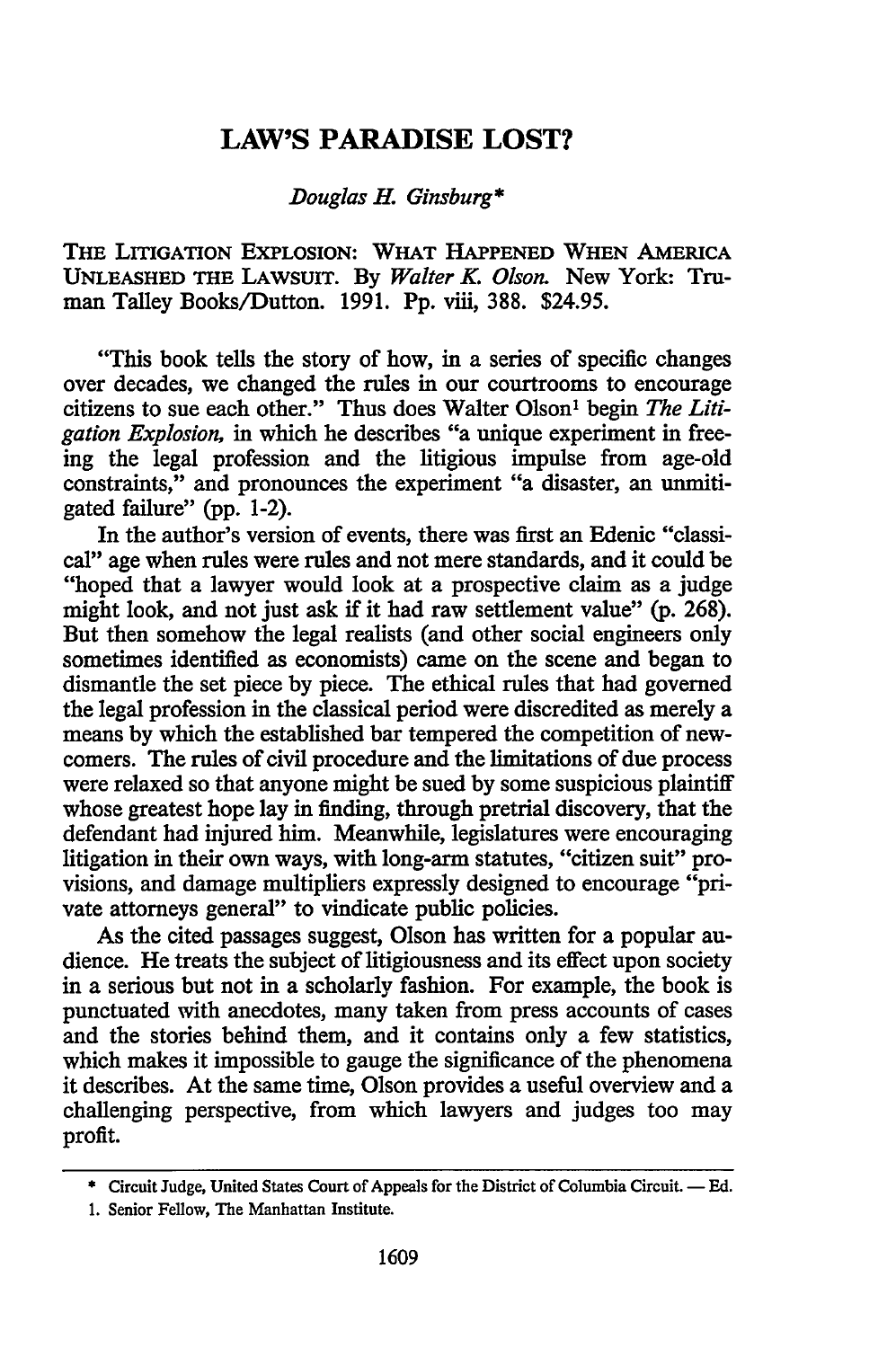The book is divided into five parts. In "The Industry," referring to the litigation industry, Olson devotes a chapter each to the judicial deregulation of lawyer advertising, the rise of the contingent fee, and the resulting "reversal of roles" in which lawyers are the real parties in interest in the conduct of some types of litigation, prominently including personal injury and shareholder and other class actions.

As Olson's account reminds us, the norms regarding lawyers' solicitation of business changed very quickly. Indeed, less than twenty years ago it was still "thought that lawyers should not drum up their own business," although the rule was "widely if covertly evaded" (p. 16). "The ethical lawyer was supposed to sit back passively and wait for clients to come around" (p.  $18$ ). What, then, became of the person too timid, ignorant, or lacking in contacts even to seek out a lawyer, much less to find a lawyer with the expertise relevant to his or her problem? Olson acknowledges that some were "badly wronged for want of competent advice.  $\ldots$  signing the grossly lopsided business deal, taking the insurance adjuster's low-ball offer, accepting the dangerous reconciliation with the hot-tempered spouse" (pp. 18-19). Nonetheless, by Olson's account, this (to me rather significant) objection to the norm against lawyer self-promotion did not make much headway until it was joined, in the 1970s, by "a different and on the whole more sophisticated school of thought . . . especially among economists. The new thinking emphasized the benefits rather than the dangers of sales promotion"  $(p. 19)$ . Indeed, so powerful is the observation that a client is a consumer too that "antitrust enforcers started making menacing noises" about the organized bar's longstanding ethical tenets (p. 21). The rest, of course, is history.

In a series of cases, the Supreme Court grappled with the First Amendment objections lawyers raised against state regulation of advertising, and the result was, as every watcher of late-night television knows, very substantial deregulation.<sup>2</sup> "The Court  $\dots$  endorsed the emergent legal idealogy of the era. That idealogy encourages each citizen to be fully educated about, the better to seek complete vindication of, his set of legally defined interests" (p. 30). Can that be bad? Yes, says Olson, because it will stir up litigation, and litigation is injurious! Olson stands squarely with Blackstone who, Olson tells us, warned about the "pests of civil society, that are perpetually endeavoring to

<sup>2.</sup> See Shapero v. Kentucky Bar Assn., 486 U.S. 466 (1988) (First Amendment precludes state from categorically prohibiting lawyers from soliciting business by sending truthful and nondeceptive letters to potential clients known to face particular legal problems); Zauderer v. Office of Disciplinary Counsel, 471 U.S. 626 (1985) (First Amendment commercial speech doc· trine precludes reprimand premised on lawyer's advertising for advice on specific legal problems and use of illustrations); *In re* Primus, 436 U.S. 412 (1978) (First Amendment protection of political expression and association precludes discipline of lawyers for sending letter offering free legal assistance to woman sterilized as condition of receiving public medical assistance); Bates v. State Bar of Ariz., 433 U.S. 350 (1977) (First Amendment protection of commercial speech precludes ban on lawyers' nonmisleading advertising of prices for routine services).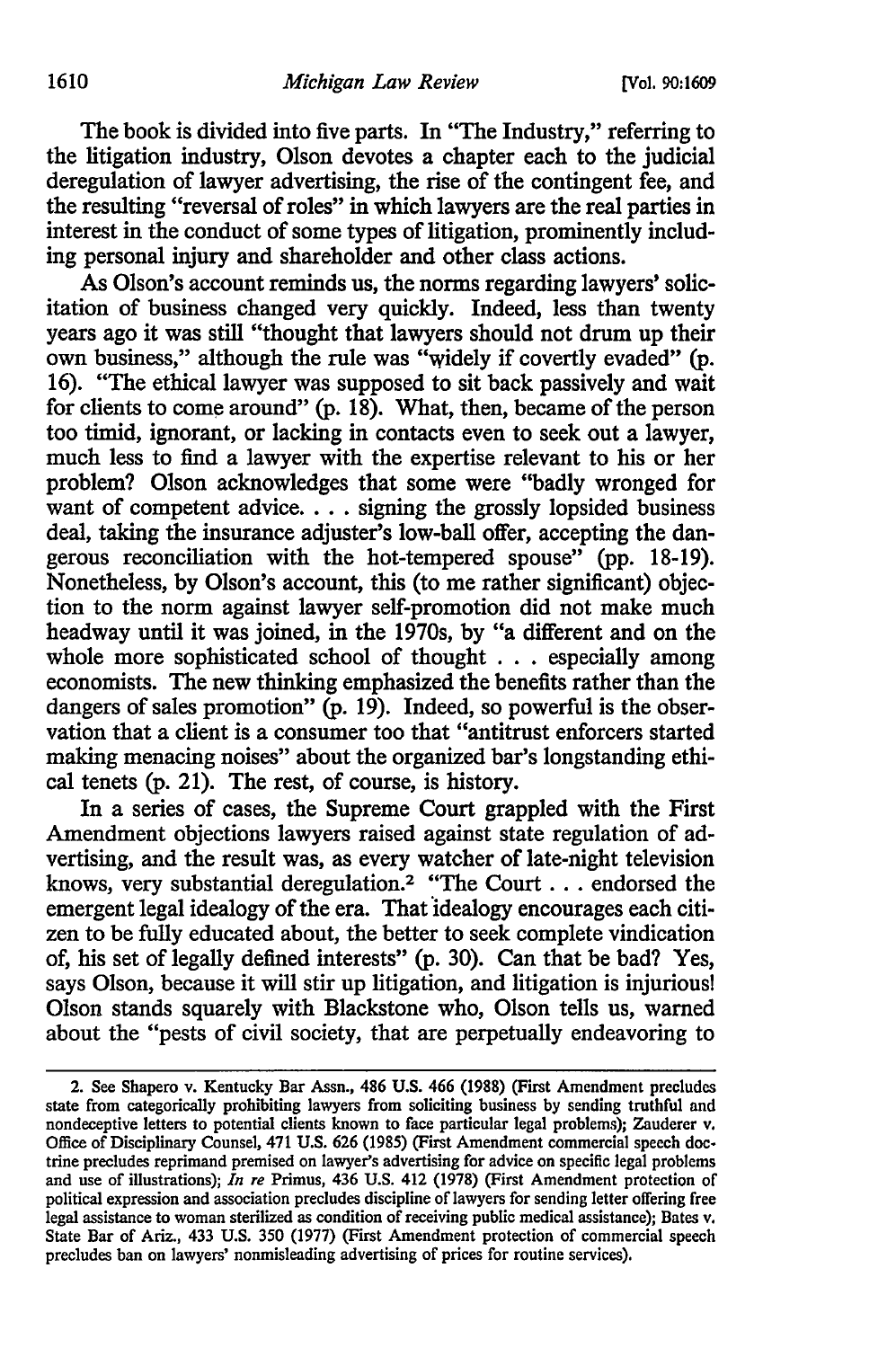disturb the repose of their neighbors, and officiously interfering in other men's quarrels."3

Blackstone's hardly seems like a complete answer. In fact, Olson does no more than point out that there will be costs, starting with the cost of litigation, if people are fully apprised of their rights. But what are rights if they are not known, or once known cannot be vindicated? If Americans have too many rights  $-$  which is not at all implausible in light of the number that courts have discovered only in the last few  $decades$ — I should think that the solution is not to discourage publicity about them, as by lawyer advertising, but to cut them back to an appropriate level. Broad constraints upon lawyer advertising inevitably promote public ignorance about individual rights. The consequences of such ignorance are, moreover, at best distributed randomly and more often visited disproportionately upon those who can least afford to forego their rights. Unfortunately, although Olson emphasizes the costs of litigation throughout the book, he does not stop to examine separately the contribution that lawyer advertising (or other litigation-facilitating devices, such as the contingent fee) has made to the overall costs and benefits of litigation.

In the second part, entitled "The Lawsuit," the author devotes a chapter each to jurisdiction (i.e., forum shopping), notice pleading, and discovery, in each case providing a broad historical account of the journey from the classical period to the present, followed by a spirited description of the problems and abuses to which the current rules are prone. In Part Three, "The Law," Olson laments the demise of formal rules in a variety of areas — for example in custody cases, where the efficient presumption in favor of the mother gave way to "the best interests of the child" standard, creating much litigation but little change — except to give fathers more leverage in bargaining over financial terms (p. 137). He also derides the relaxation of the old limits on the use of expert testimony (pp. 156-66). There are separate chapters on the evolution of choice of law principles, from classical certainty to contemporary "interest analysis," and the much exaggerated "death of contract."

In the last-mentioned chapter, Olson gives the lay reader a succinct account of the legal realists' attack upon formalism in the law of contracts4 and a deliciously ironic account of "a second, converging line of thinking" (p. 206) coming from the law schools to attack socalled contracts of adhesion. The concern with such contracts began with the faith among "[s]ome influential law professors ... that capitalism had an irresistible tendency toward monopoly" (p. 206). In the

<sup>3.</sup> P. 27 (citing 4 WILLIAM BLACKSTONE, COMMENTARIES \*135).

<sup>4.</sup> Olson explains that "[t]he problem [according to the legal realists] was that the courts pretended to object only to the way a deal had been negotiated or worded when they really objected to its content." P. 205.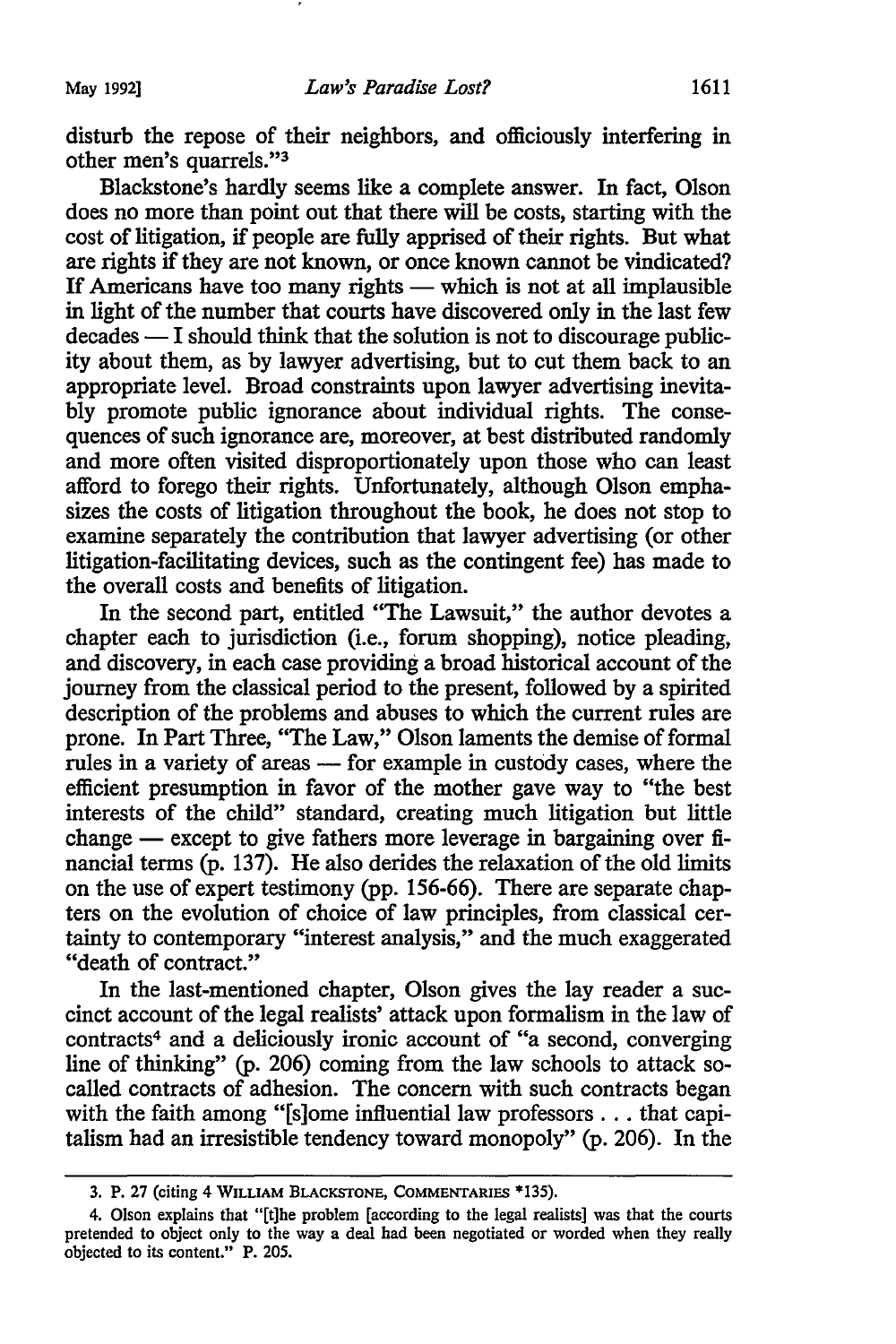capitalist end-state, the consumer would be confronted only with standard form contracts, one offered by each "trust." Olson continues:

What was truly odd about this logic was not so much its fear of impending universal monopoly, which was typical of its day, as its flying leap to the idea that standard off-the-rack contracts are more dangerous to a monopoly's customers than contracts dickered one by one. The most fearsome monopoly would be precisely the one that dickered with each of its customers, because it could then skin each one to the exact limit of endurance. Even where monopoly as such is not a problem, markets where haggling is the norm . . . are hardly known for consistency of customer satisfaction. [p. 207]

He goes on to note that the rise of the store with the same price for all customers was hailed as a great advance in its time and that a seller's willingness to treat each customer alike is of special benefit for the unsophisticated. Anyone who has traveled outside the most advanced market economies knows that Olson is right and that the professors were wrong about standard form contracts.

To return to the structure of the book, however, we next encounter "The Consequences." First among them is that "the competitive pressure of the litigation industry tends to weed out softness. Increasingly lawyers are found who take the view that they owe opponents no ethical obligation at all beyond 'strict legal duty' " (p. 233). Second, a potential lawsuit now appeals to a lawyer not because of its merits (as in the Edenic past, when the lawyer was an agent, not a principal, in litigation) but because of its settlement value, which is determined by such matters as the adverse media coverage facing the defendant, the risk of joint and several liability for the shares of early-settling codefendants, and other tactical considerations (pp. 250-58). Finally, individual rights are trampled in the course of civil litigation in a way that is not tolerated in the criminal law, where accusations are made only by a public prosecutor who does not stand personally to benefit by the result, and the statutory standards by which the defendant's conduct is judged are construed narrowly. The irony, according to Olson, is that the institutions of the civil law are now expressly designed to shape behavior, often imposing punitive damages in order to deter unwanted conduct, while at the same time those accused of engaging in such conduct are denied the rights routinely accorded a person accused of even a minor crime (pp. 272-93).

In a final part, "The Way Out," Olson argues that "America is the litigious society it is because American lawyers wield such unparalleled powers of imposition" (p. 299), and that "[l]itigation must be reformed from within, by rolling back the powers of imposition that make it so fearful" (p. 313). Although he is not at all short of suggestions for piecemeal reform - from the curtailment of long arm jurisdiction and punitive damages to the restoration of limits upon the use of expert witnesses and discovery - Olson's only systemic solution is